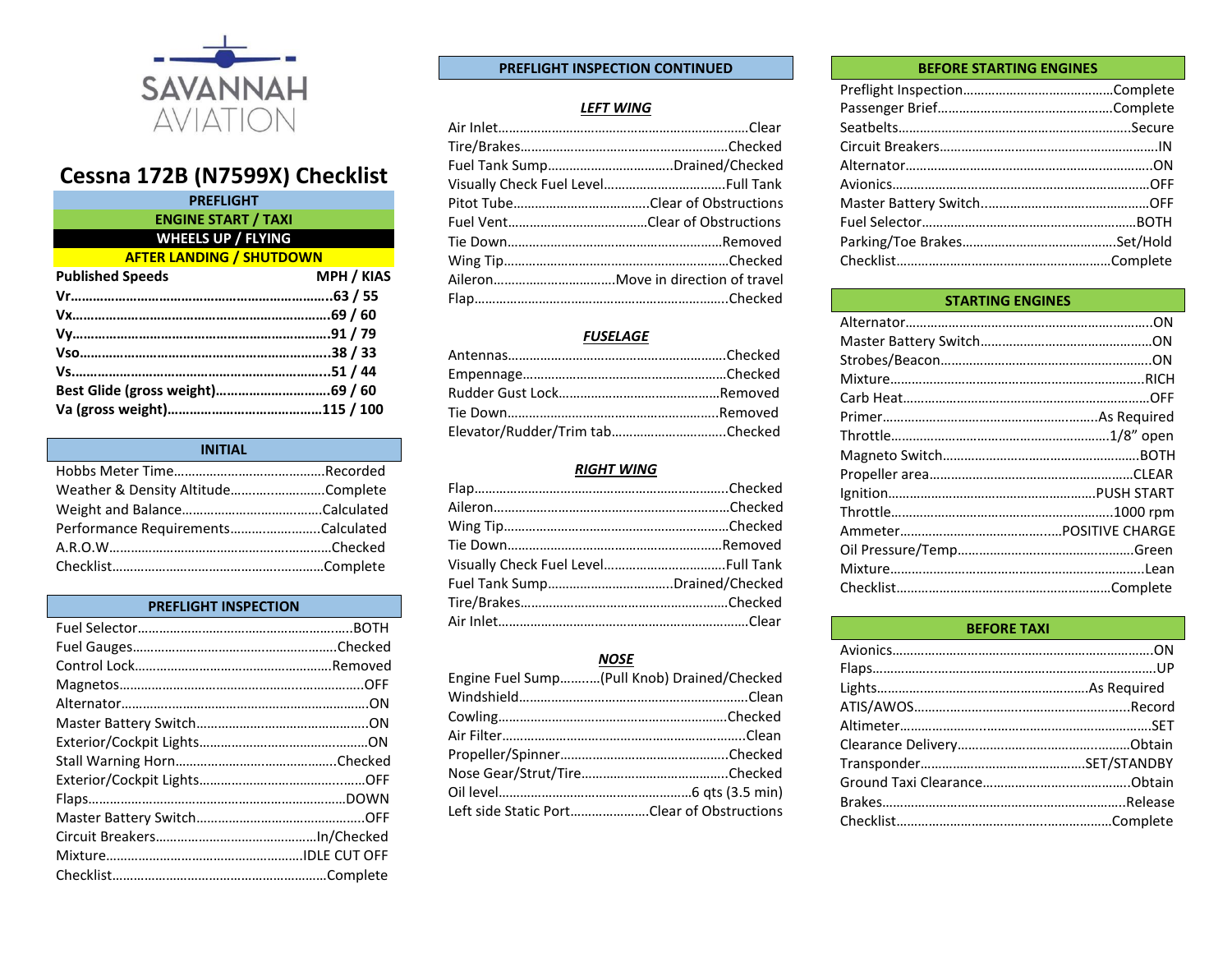| <b>TAXI</b>                                         |  |
|-----------------------------------------------------|--|
|                                                     |  |
| Turn and Slip Indicator Move in Direction of Travel |  |
| InclinometerOpposite Direction of Travel            |  |
| Heading IndicatorMove in Direction of Travel        |  |
|                                                     |  |

# **GROUND ENGINE RUN UP**

| Magneto R/Lapprox. 125 rpm drop/max 50 rpm |  |
|--------------------------------------------|--|
|                                            |  |
|                                            |  |
|                                            |  |
|                                            |  |
|                                            |  |
|                                            |  |

# **BEFORE TAKEOFF**

# **TAKE OFF**

# **CLIMB (1000 MSL)**

# **CRUISE**

# **DESCENT**

# **BEFORE LANDING**

## **LANDING**

| Below 100 mph (white arc)Flaps as Needed |  |
|------------------------------------------|--|
|                                          |  |
|                                          |  |
|                                          |  |
|                                          |  |
|                                          |  |
|                                          |  |

# **MISSED APPROACH / GO AROUND**

## **AFTER LANDING**

# **SECURING**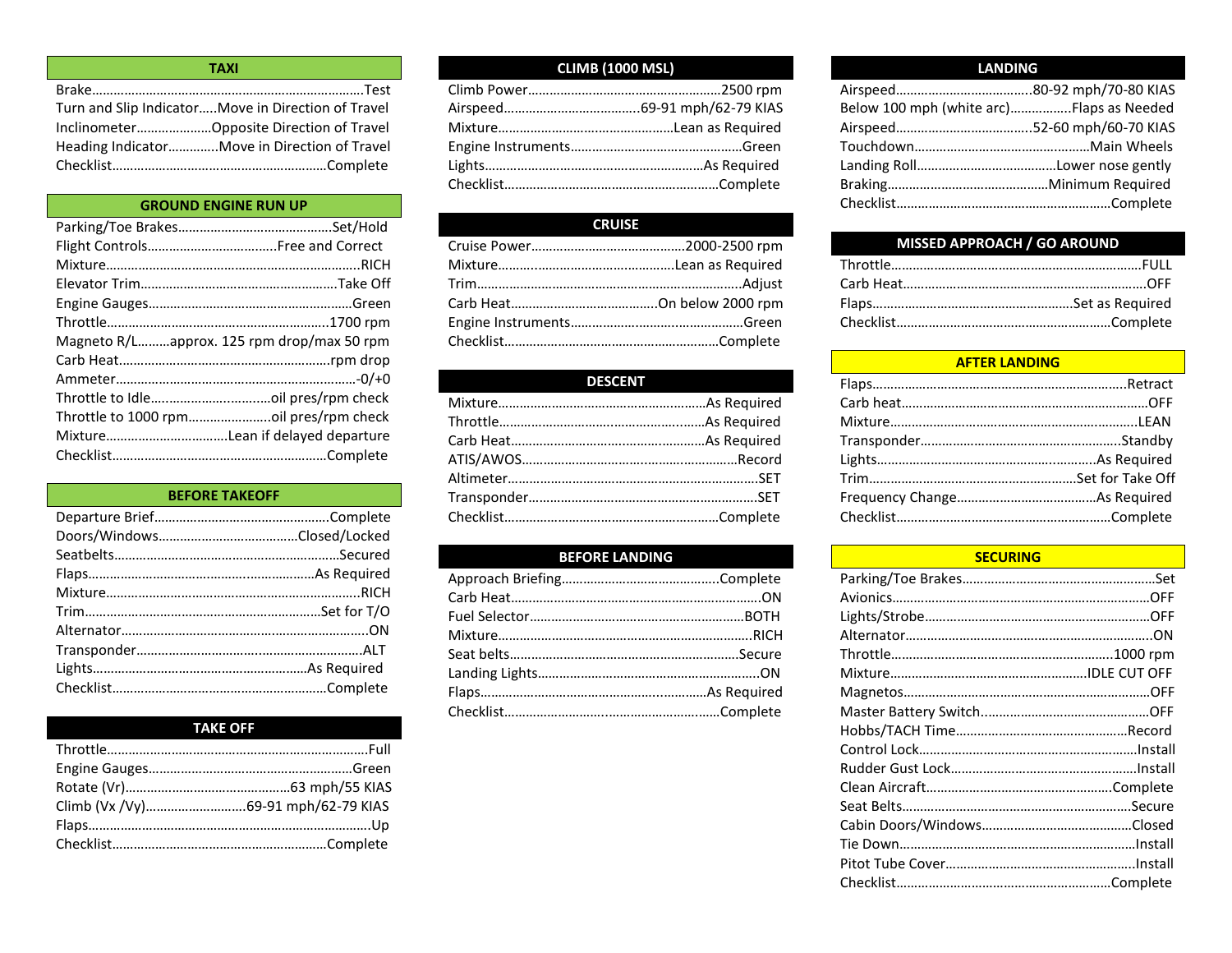

# **Cessna 172B (N7599X) Emergency Checklist**

# **ENGINE FIRE DURING START**

| <b>IF ENGINE START</b> |  |
|------------------------|--|
|                        |  |
|                        |  |
| <b>IF NO START</b>     |  |
|                        |  |
|                        |  |
|                        |  |
|                        |  |
|                        |  |
|                        |  |
|                        |  |
|                        |  |
|                        |  |
|                        |  |

#### **ENGINE FAILURE DURING TAKEOFF ROLL**

#### **ENGINE FAILURE AFTER TAKE OFF**

| Below 500'Land on remaining runway |
|------------------------------------|
|                                    |
|                                    |
|                                    |
|                                    |
|                                    |
|                                    |

# **ENGINE FAILURE IN FLIGHT**

# **FORCED LANDING**

#### **ENGINE FIRE IN FLIGHT**

# **ELECTRICAL FIRE**

| <b>IF FIRE IS OUT</b> |  |
|-----------------------|--|
|                       |  |
|                       |  |
|                       |  |
|                       |  |
|                       |  |
|                       |  |
|                       |  |

## **CABIN FIRE**

#### **WING FIRE**

| FORWARD SLIP WITH WING FIRE SIDE DOWNWIND |  |
|-------------------------------------------|--|
|                                           |  |